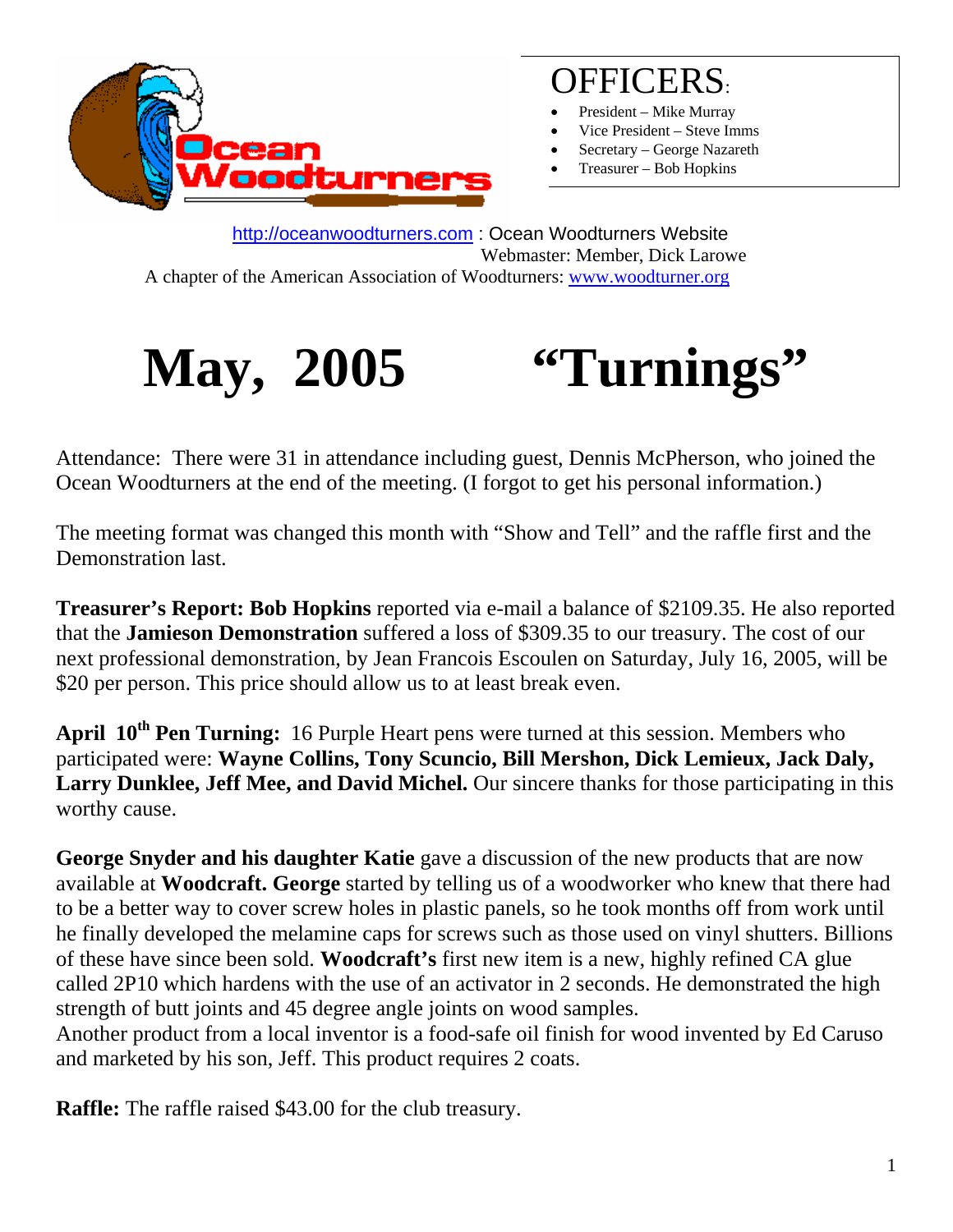## **Show and Tell**



The vast majority of the items on the Show and Tell table were turned by **Rick Sousa.**  Larry Dunklee: the large Quilted Maple bowl on the front left and the smaller bowl beside it. **Dick Murphy:** 1 loving cup behind segmented bowl and a lidded bowl to its left. George Nazareth: a small segmented bowl (Angelo says it is the same one as last meeting) **Mickey Goodman:** 2 Spalted Maple bowls on right center in back (nested). **Rich Lemieux:** a natural edged bowl left center in back.

**John Chakuroff:** 3 loving cups not shown in photo that he turned while in Florida.



### **Rick Sousa holding 2 beautiful Maple platters**

**Next Meeting Thursday, May 19, 2005 7:00 PM Woodcraft 1000 Division St., E. Greenwich Lathes will be set up in the meeting room We all will be turning toys,tops, yo-yo's, etc. Bring your turning tools for small items**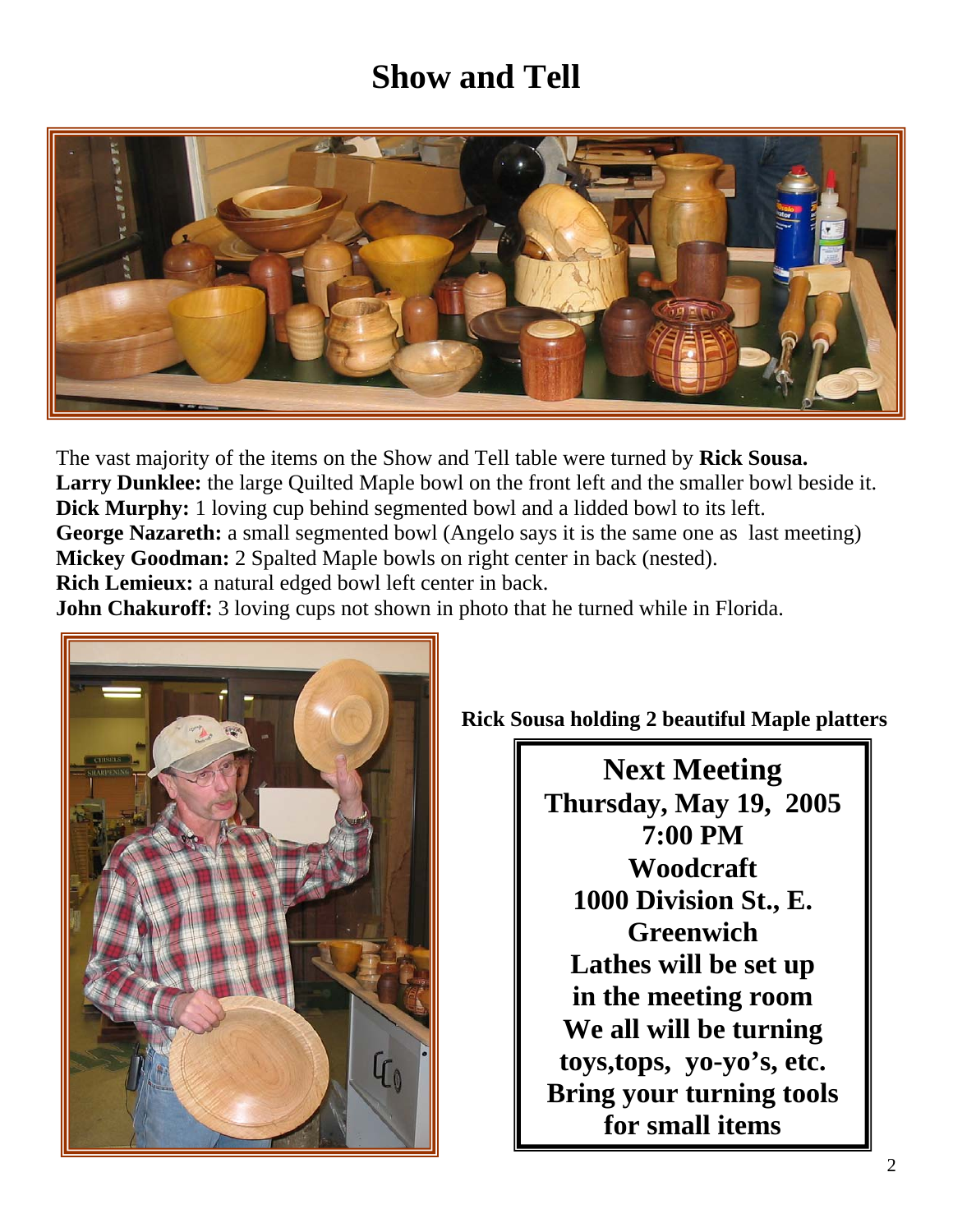

**Dick Murphy holding his loving cup with 2 captive rings** 



# **Demonstration**

**Rick Sousa demonstrated the turning of end-grained boxes or lidded bowls.**